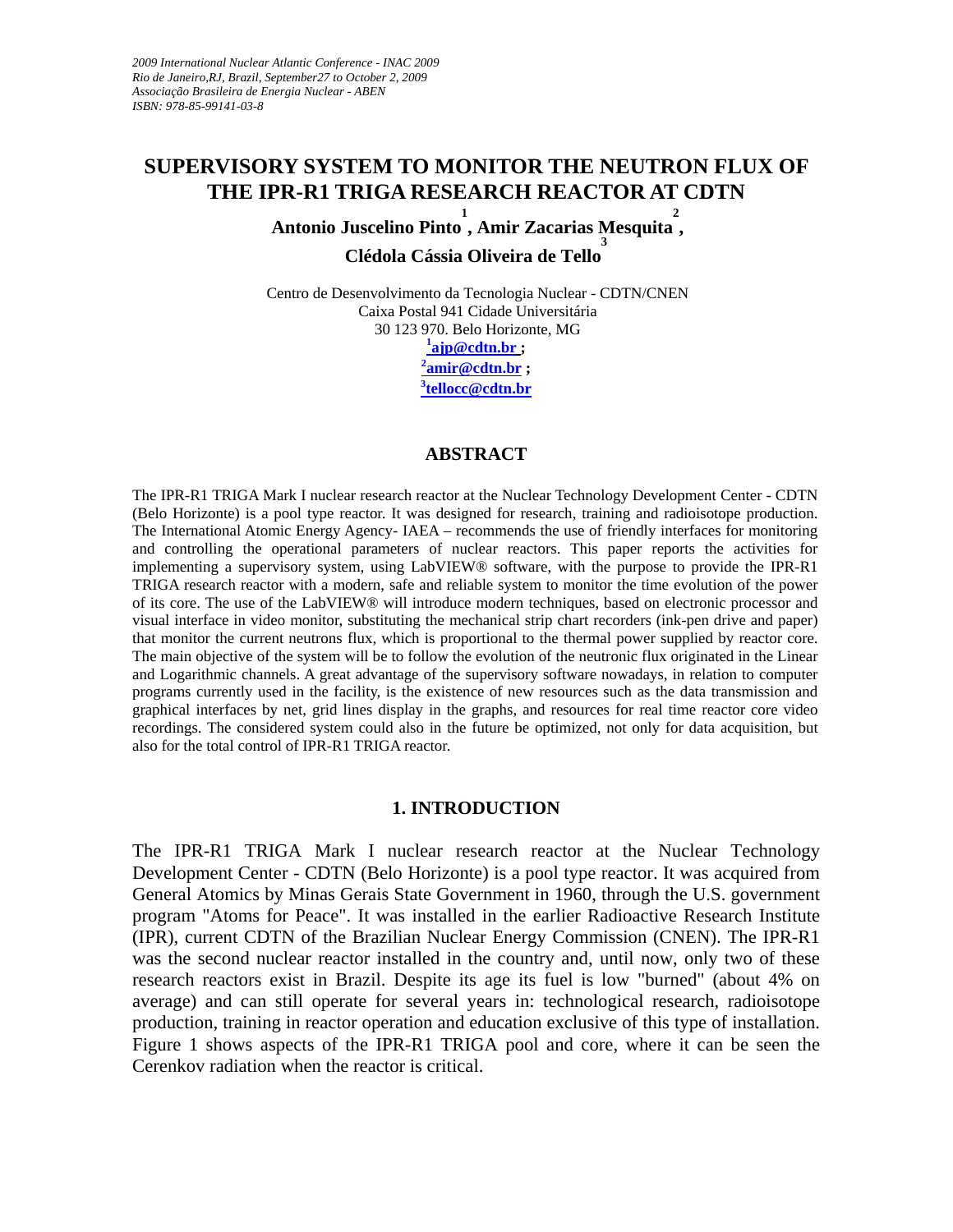TRIGA reactors (Training, Research, Isotopes, General Atomics) are characterized by their safety, and therefore they are typically installed in universities, hospitals, industries and research centers in many countries and used, mainly for training. The IPR-R1 TRIGA is a reactor that works with demineralised water and its fuel is a metallic alloy of uranium with zirconium hydride moderator (ZrH-U), containing from 8% to 8.5% by weight of uranium enriched to  $20\%$  in  $^{235}$ U. The IPR-R1 reactor core has a cylindrical reticulated form, where are currently installed 63 fuel elements, moderator, being 59 aluminum-clad original elements, and 4 stainless steel-clad fuel elements inserted recently.



**Figure 1. The IPR-R1 TRIGA reactor: view of the pool and the core.** 

Initially the maximum power of the IPR-R1 reactor was 30 kW thermal. Then, fuel elements were added to the core increasing its power to 100 kW, which is the current maximum licensed power. In 2004 changes were made in the core and new fuel elements were added allowing its power to reach 250 kW.

This paper reports the activities for implementing a supervisory system, using LabVIEW® software, with the purpose to provide to the IPR-R1 TRIGA research reactor with a modern, safe and reliable system to monitor the time evolution of the power of its core.

## **2. OBJECTIVES AND JUSTIFICATION**

#### **2.1 - Objectives**

The aim of this work is to develop a supervisory system to monitor the IPR-R1 TRIGA temporal evolution of the power (neutron flux), using modern techniques which use visual interface and electronic processor in the video monitor, substituting the mechanical strip chart recorders (ink-pen drive and paper). This will facilitate and improve the classes done to the operators of nuclear reactors.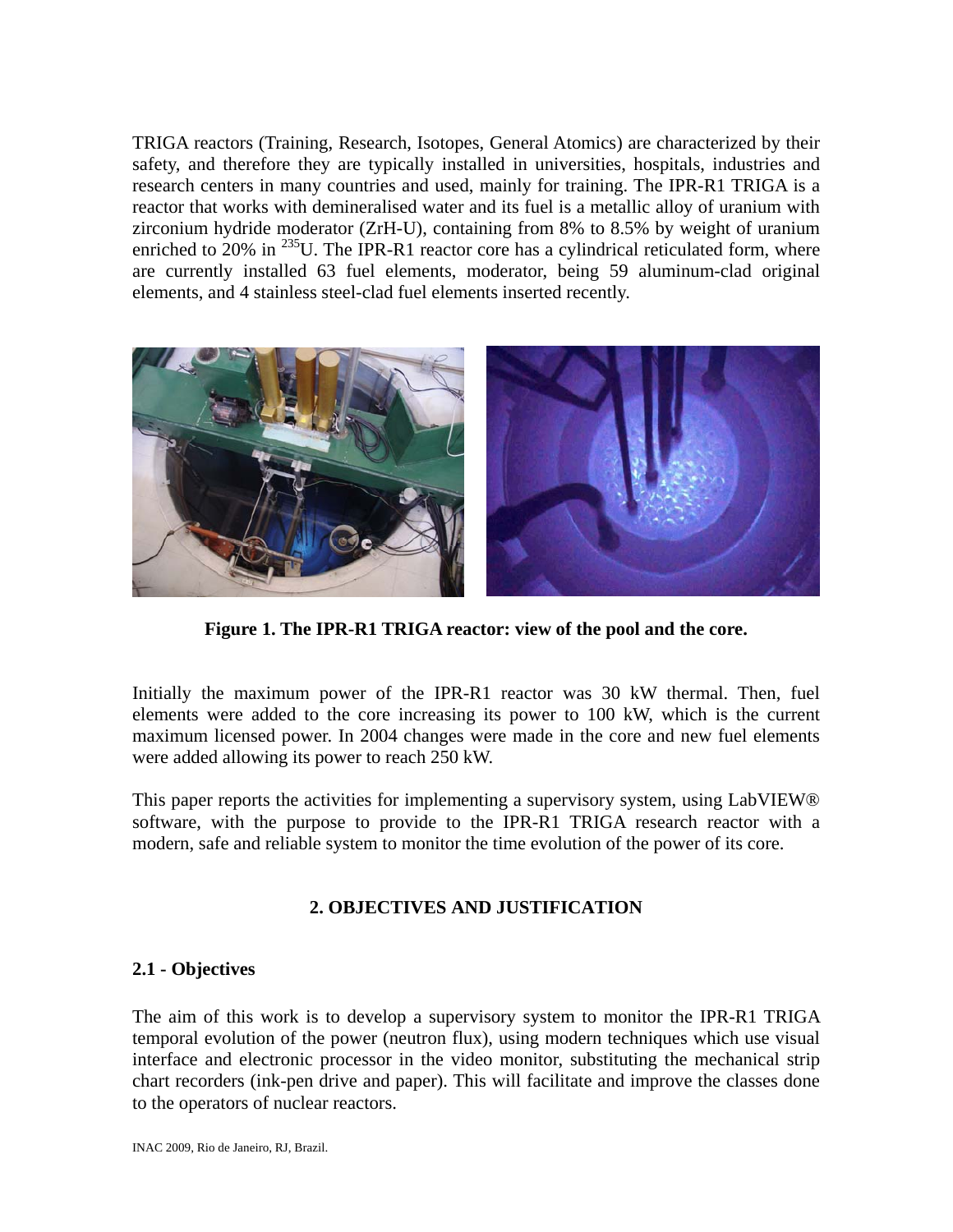The use of the supervisory system and associated instrumentation will allow an accurate measurement of process variables as well as the visualization of neutron flux parameters trend graphs originated in the Linear Channel and in the Logarithmic Channel, which is proportional to the thermal power supplied by the reactor core. The use of this type of supervisory system also allows a continuous improvement in the process variable monitoring only with the development of new software screens, without new equipment acquisition.

#### **2.2 - Justification**

The IAEA recommends the use of friendly interfaces for monitoring and controlling the operational parameters of nuclear reactors. The IAEA first publication about research reactor safety dates from 1960, the same year of the first criticality of the IPR-R1 TRIGA. This edition recommended for monitoring and recording the values of safety operating parameters. Since the first publication several revisions occurred, adapting it to engineering development. In the 1971 review [1] the concept of automatic control was presented, especially for the shutdown: "a human reaction is much slower than the instruments and the human attention can not be constantly focused on all security parameters".

In accord of Safety Guide Ns-G1-3 [2] it is recommended automatic operation, since in this case it will be independent of the operator. In addition it is also recommended the use of visual interfaces that allow easy visualization and quick perception of the process status. With respect to the control rooms in this document it is introduced the concept of manmachine interface: "The monitoring and control of systems important to safety involve a combination of automatic measurement and control functions, and monitoring and control by human operators".

The installation of LCD video monitors for monitoring the operating parameters is important in the normal reactor operation and in the training courses for the reactor operators. As it is emphasized in the IAEA [3], the instrumentation and control systems of a nuclear reactor are the "eyes and ears" of the operator, so as easier is the visualization, safer the operation becomes.

It will be developed a variable database of the installation and a suitable instrumentation will be added, and that will allow a safer operation of the reactor. The project intends to monitor and treat the different variables of the IPR-R1 reactor operation, mainly the power measurement, which will be monitored according to the behaviour of the linear and the logarithmic channels.

With the current control console it is difficult for the operator to keep all the indicators in his field of vision, what can be solved by using video monitors. Additionally this improves the usability and the reliability of the operator actions, reducing the possibility of human errors. The instrumentation and control upgrade of the IPR-R1 TRIGA reactor operating variables, as described in this document, will achieve the goals of CDTN to meet the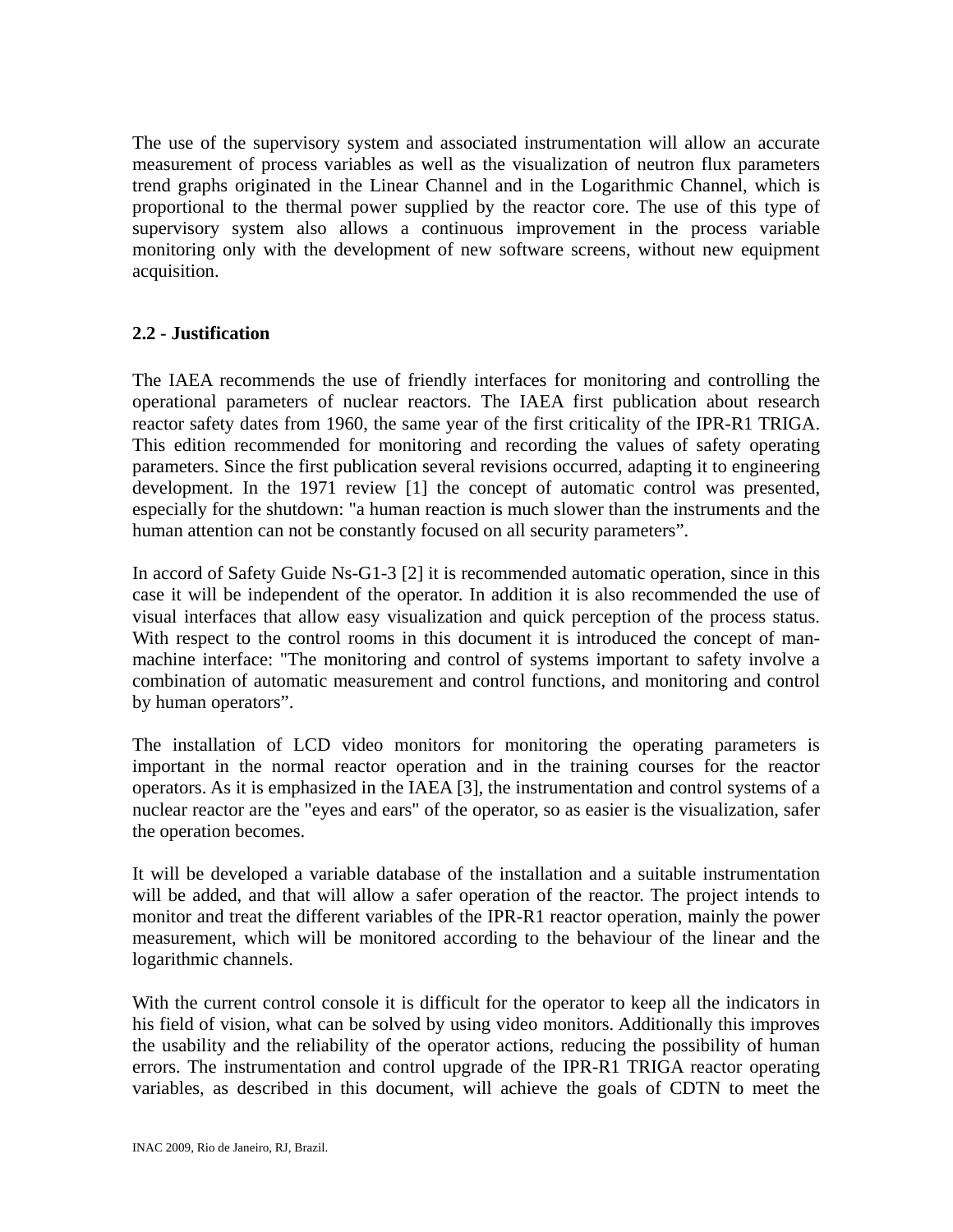requirements of ISO 17025 [4] in the laboratories, demonstrating reliability in the results, and the recommendations of IAEA for the safe operation of research reactors [5].

### **3. IPR-R1 TRIGA REACTOR ACTIVITIES**

The main activities carried out by the CDTN using the IPR-R1 TRIGA reactor, are: training, analysis by neutron activation, production of radioisotopes and research.

#### **3.1. Training**

CDTN staff gives regularly training courses for research reactors operators – CTORP – [6] as part of mandatory training for operators of Brazilian nuclear power plants. In addition the reactor facilities are regularly visited by teachers and students from sciences courses.

With the construction of new power plants in the next years it is expected an increase in the training courses. The IPR-R1 TRIGA reactor also plays an important role for CDTN Postgraduation Course, not only in the applications of neutron activation, but also in the neutron physics experiments and other areas.

#### **3.2. Neutron Activation**

The technique of neutron activation is used in several fields of the research allowing precise analysis of 70% of chemical elements. In CDTN it is used in the environmental, industrial, biomedical, food and geology areas. The samples are irradiated with neutrons in IPR-R1 available devices, and the spectrometric analysis of the gamma radiation emitted by the activated samples, which is unique for each element, allows determining the components of these samples and their concentrations [7].

## **3.3. Production of Radioisotopes**

The radioisotopes are produced in the IPR-R1 reactor by irradiation with neutrons of stable elements. The radioisotopes produced are applied mostly in environmental and industrial studies. They are mainly used as tracers, for example, in studies of hydrological cycles and other processes where it is not possible to deal directly with the studied environment. Due to the fact of emitting radiation, the radioactive elements incorporated into the system can be detected by the instruments and their behaviour tracked, to study the whole process or phenomenon [7]. The tracers are radioisotopes of short half-life (some hours or days), so that after some time there is no more significant radiation in the system.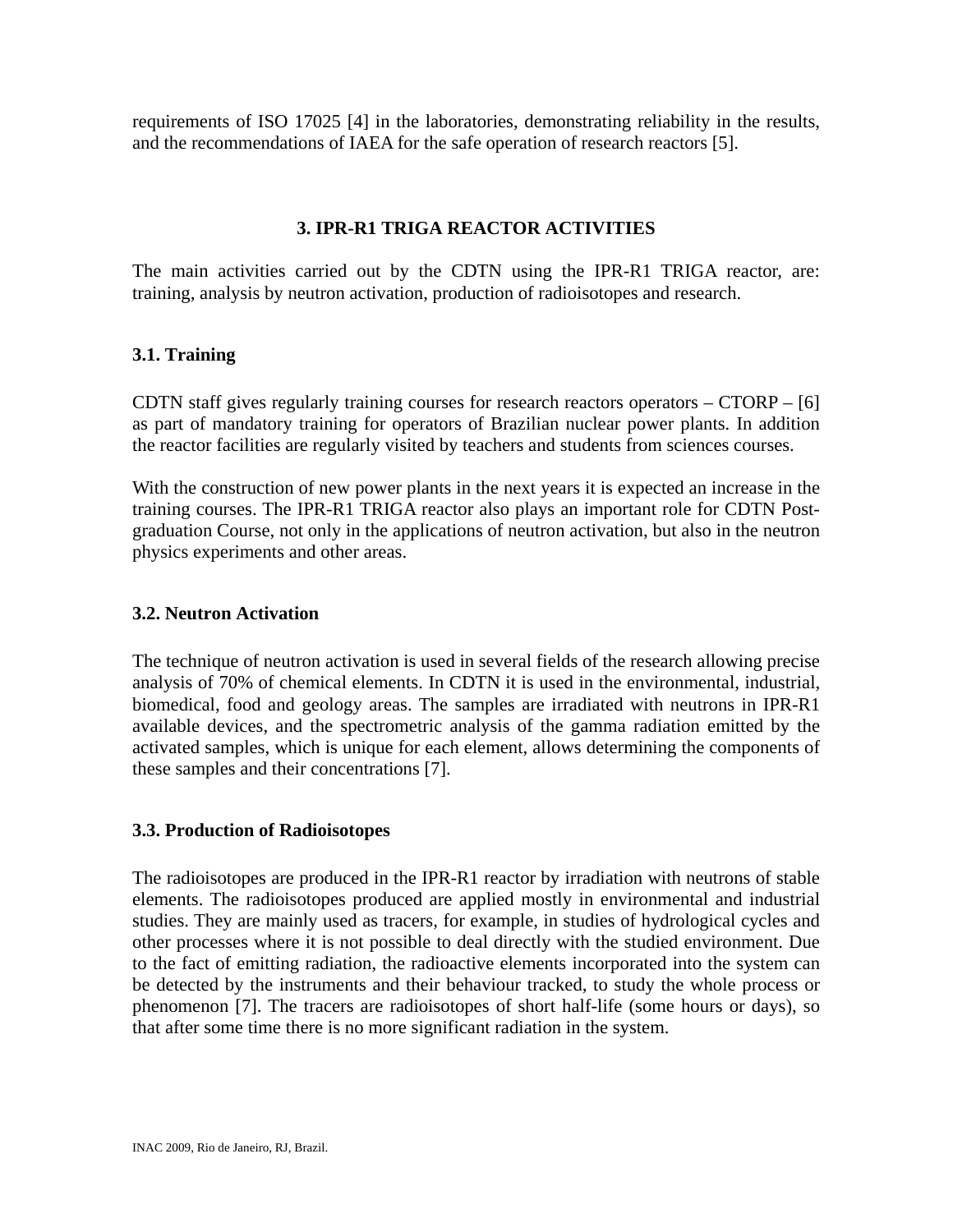#### **3.4. Research**

Although it is not currently a priority area for the IPR-R1 TRIGA reactor use, some research has been conducted in the neutron physics and thermal-hydraulics. Examples are the neutron experiments carried out by Souza et al [8], the study of theoretical reactor physics implemented by Dalle [9], research on thermo-hydraulic experiments performed by Mesquita [10] and theoretical thermo-hydraulic made by Fortini [11] and Veloso [12].

#### **4. IPR-R1 TRIGA INSTRUMENTATION CHARACTERISTICS**

The IPR-R1 reactor first criticality was in 1960 and at that time it was used electron tubes (vacuum tubes) in the reactor control panel, and the record of the power (neutron flux) was performed using mechanical strip chart recorders (ink-pen drive and paper). In 1995 the control system was changed. Although video monitors and computers were already available to process control and, especially, for the operational data acquisition, it was adopted in the IPR-R1 control console an analogical system constituted by electromagnetic relays. Two graphical mechanical registers were included in this control console to record the neutron flux, and the operation registration was done by manual data logging.

The TRIGA reactors are characterized by their inherent safety due to the large prompt negative temperature coefficient, which leads to the safety against reactivity accident. This means that the reactor power increase leads to the consequent temperature increase of the moderator-fuel mixture, causing the appearance of a negative reactivity, and than the rate of the power increase diminishes and this tends to stabilize it. Another safety characteristic of TRIGA reactors is the passive system of heat removal in the core during operation. The IPR-R1 is a nuclear research reactor of pool type, cooled by natural circulation. The accumulated heat can be removed by the forced circulation cooling. The circuit of forced cooling was designed mainly to reduce the levels of radiation in the reactor room during operations with power higher than 50 kW. Figure 2 shows the longitudinal section of the pool with the accessories.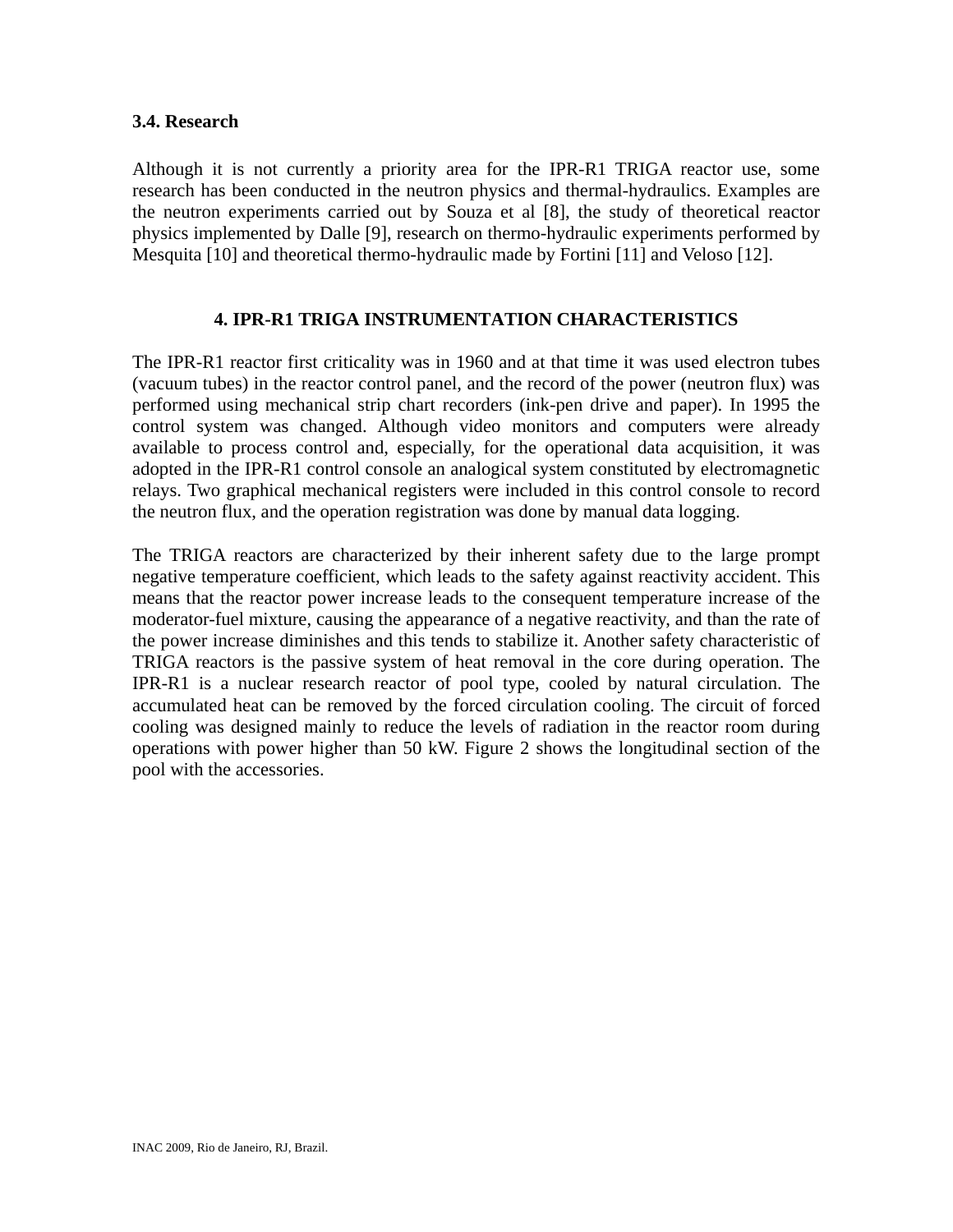

**Figure 2. Longitudinal section of the IPR-R1 TRIGA.** 

## **5. METHODOLOGY**

The man-machine interface is being developed using the software LabVIEW® (Laboratory Virtual Instrument Engineering Workbench) version 8.6 provided by National Instruments, and also a module of data acquisition board NI USB-6210 from National Instruments [13], [14].

The LabVIEW® software offers direct control of the hardware on the data acquisition board. It is programmed with a set of graphical icons which are connected with "wires". The combination of a DAQ board and LabVIEW® software makes a Virtual Instrument (VI). A "VI" can perform like an instrument and is programmable by the software with the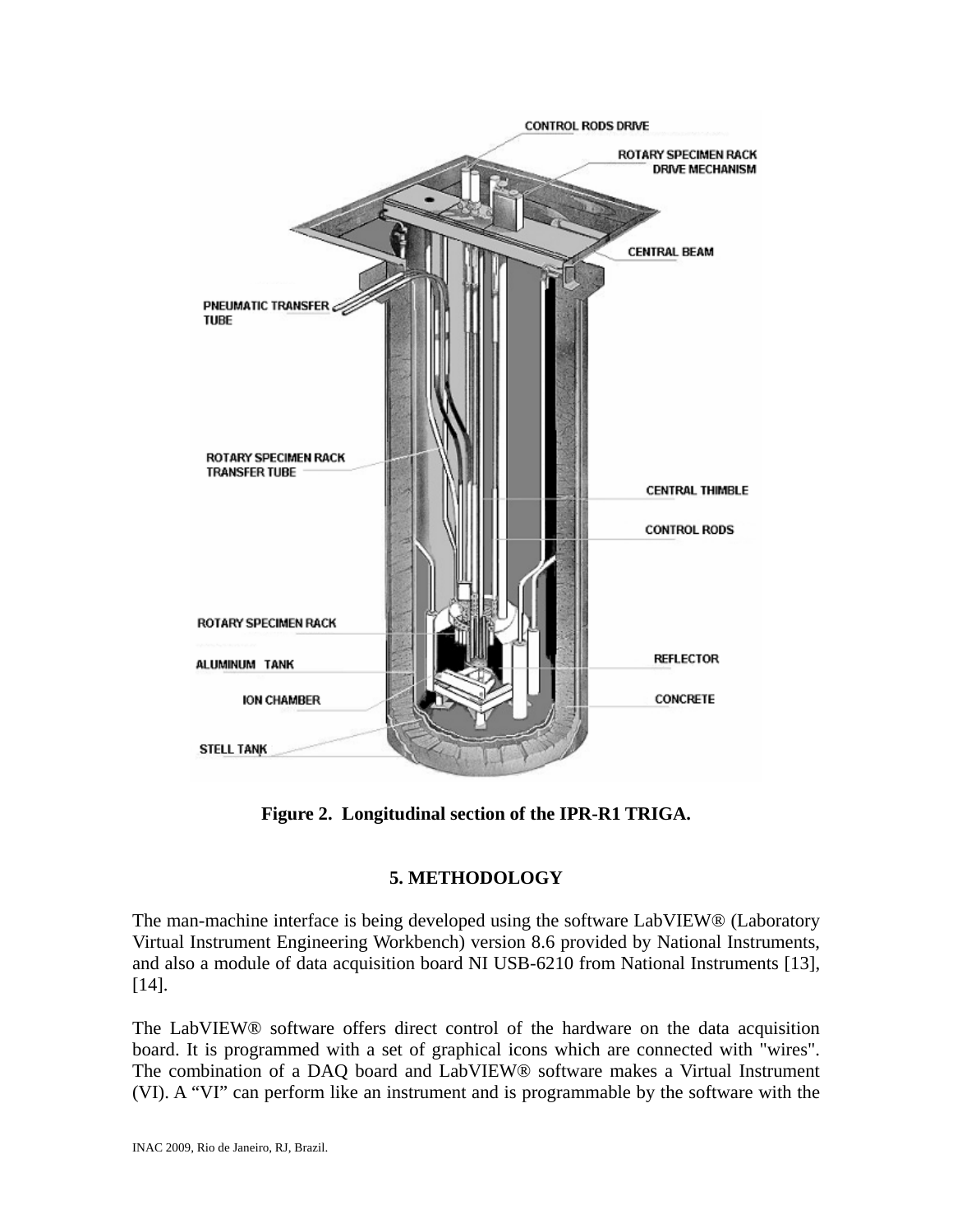advantage of logging data flexibility that is being measured. The LabVIEW® is programmed with a set of icons which represents controls and functions, available in the software menu, and it is called visual programming. The user interface consists of two parts: a front panel and a block diagram. This is similar to an instrument where a front panel is used for input and output controls, and to display the data whereas the circuit resides on the circuit board. Similarly, it can bring buttons, indicators, and graphing and display functions on the front panel. The VI also calculates mean and standard deviation of the data and plots them. Alarms have been set up so that if the signal falls below or above a certain set value the alarm goes ON. The LabVIEW® can be used to perform system simulations, since it contains filters, digital signal processing, and statistical functions.

A data acquisition system was designed, specified and assembled for this project [15]. It is composed by a power supply, one analogical/digital converter (model ADAM 4018) [16] and an interface that changes (ADAM 4520) the RS-485 standard to the RS-232 [17]. Nowadays the neutron parameters are being studied in order to define which ones will be monitored and stored in the supervisory system.

The analogical variables that will be monitored are collected in various points of the facility by sensors. The measurements are sent directly to the instrumentation or to a rack in which they are collected. These signals, the majority from thermocouples, thermal resistance, and signals of instruments, ranging from 0 (zero) to 10 (ten) volts, are sent to the analogical/digital converter to correct the communication protocol (RS-485 to RS-232) and then they are sent to the software.

In software engineering development some important resources will be developed for the facility, such as screens, alarms, reports and data storage. A great advantage of this supervisory software, in comparison to the computer programs currently used in the facility, is the existence of new resources such as the data and graphical interfaces, their transmission by net, the existence of grid lines in the graphs, resources to film the reactor core in real time and the data treatment using the developed program.

The LabVIEW® can work with the modern operational systems such as Windows XP® and Vista®, in contrast with the current system that works only in Windows 98® environment. The considered system could also in the future be optimized, not only for data acquisition, but also for the total control of IPR-R1 TRIGA reactor

## **6. RESULTS**

The main indications of the control console could be monitored by this data acquisition system, including the three control rod positions. These signs come from the rack of the instruments and from the reactor control console. At the moment the reactor neutron flux is been simulated by the own LabVIEW® program on the Microsoft Windows XP platform. The program generates an exponential signal, similar to the reactor neutron flux. Some screens and resources are already developed using this tool. Figures 3 and 4 show some of them.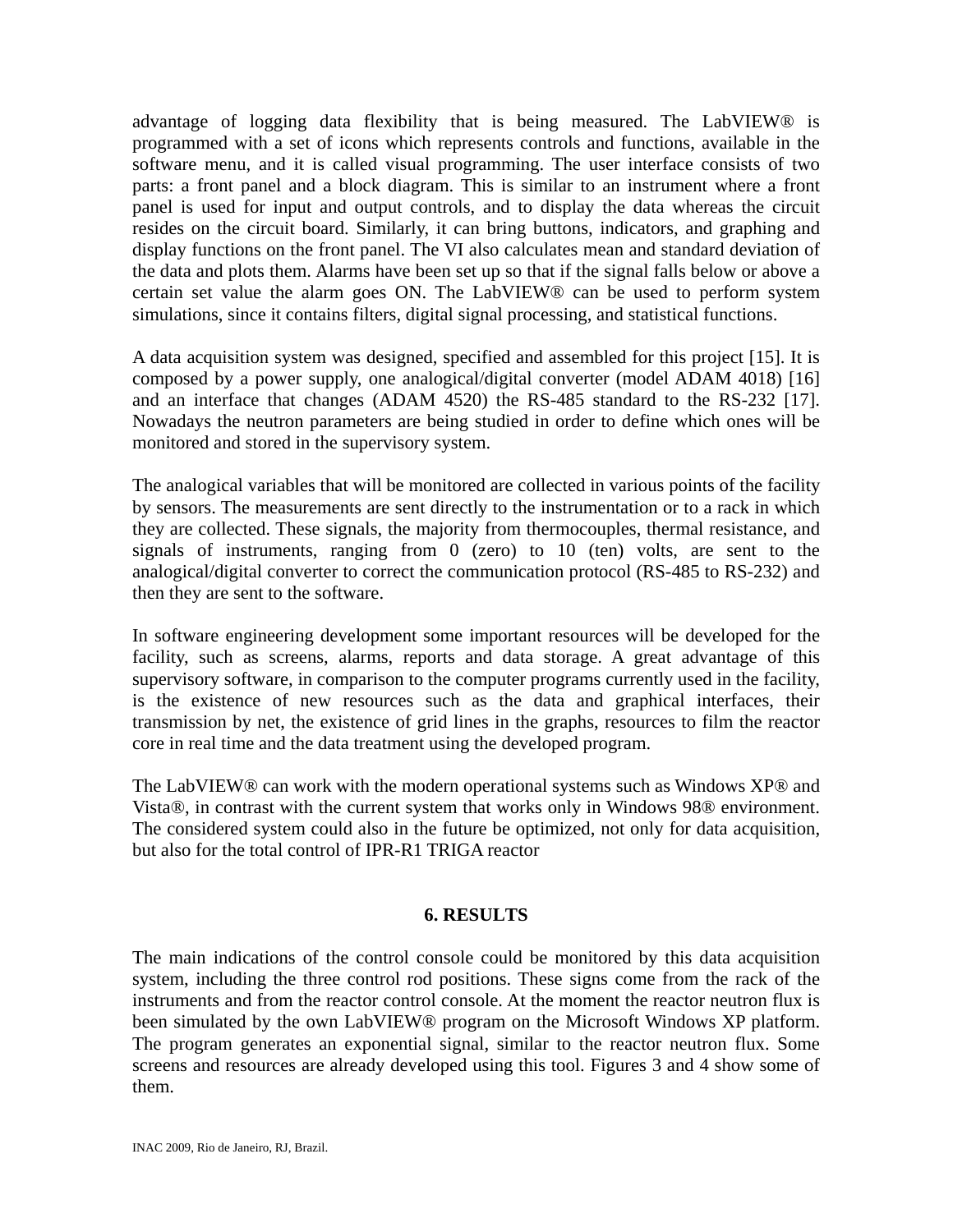

**Figure 3. Time behavior of the linear channel.** 



**Figure 4. Time behavior of the logarithmic channel.** 

## **7. CONCLUSION**

This work aims to improve the IPR-R1 TRIGA reactor processes taking into account the new concepts and systems which are based on the use of microprocessors and video monitors, similar to modern reactor control rooms (Figure 5). In addition, this development follows the IAEA recommendation [18] to use digital equipment to increase the reliability,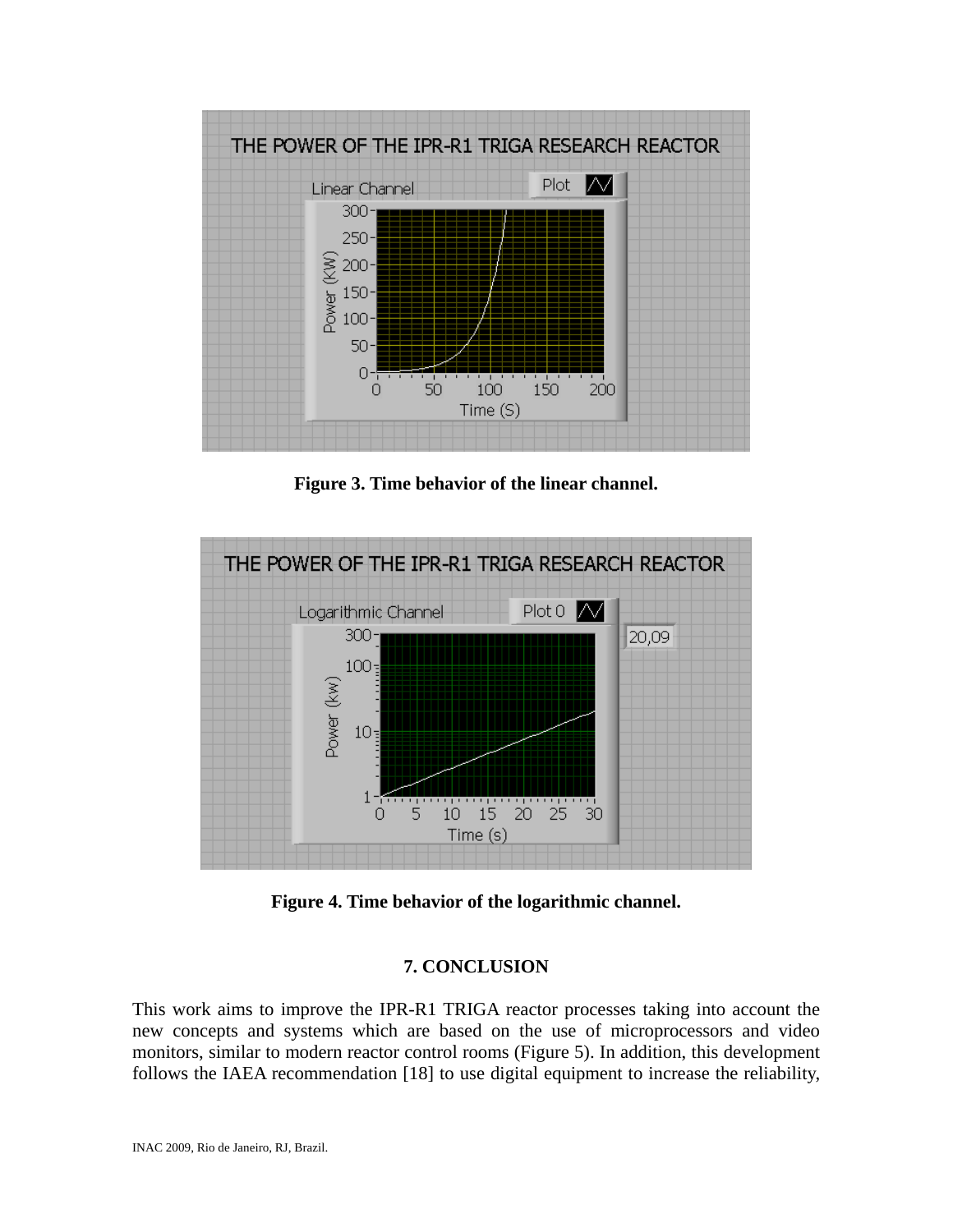the flexibility as well as the use of man-machine interface which is similar to the control systems used in the industry [18].



**Figure 5. Control console of a typical nuclear power plant.** 

## **ACKNOWLEDGEMENTS**

The authors express their thanks to CDTN and to the *Fundação de Amparo à Pesquisa do Estado de Minas Gerais (FAPEMIG)* for the partial financial support.

#### **REFERENCES**

- 1. IAEA. International Atomic Energy Agency*. Safe Operation of Critical Assemblies and Research Reactors.* IAEA ,Vienna (1971).
- 2. IAEA. International Atomic Energy Agency, *Safety Standards Series, Instrumentation and Control Systems Important to Safety in Nuclear Power Plants*, IAEA, Vienna (2002).
- 3. IAEA. International Atomic Energy Agency, *Modern Instrumentation and Control for Nuclear Power Plants: A Guidebook*, IAEA, Vienna (1999).
- 4. ABNT Associação Brasileira de Normas Técnicas, *NBR ISO/ IEC 17025:* Requisitos Gerais para Competência de Laboratórios de Ensaio e Calibração. Rio de Janeiro (2005).
- 5. A.Z Mesquita, et al. *Melhoria e Atualização da Instrumentação, do Controle e dos Procedimentos Operacionais no Reator TRIGA IPR-R1*. Nota Interna CDTN/CNEN, TR3-01/08, Belo Horizonte (2008).
- 6. CDTN/CNEN. *Curso de Treinamento de Operadores em Reatores de Pesquisa*  CTORP. CDTN/CNEN. Belo Horizonte (1997).
- 7. CDTN/CNEN. [http://www.cdtn.br/pesquisa/tec\\_nuclear.asp#2.](http://www.cdtn.br/pesquisa/tec_nuclear.asp#2) (2008).